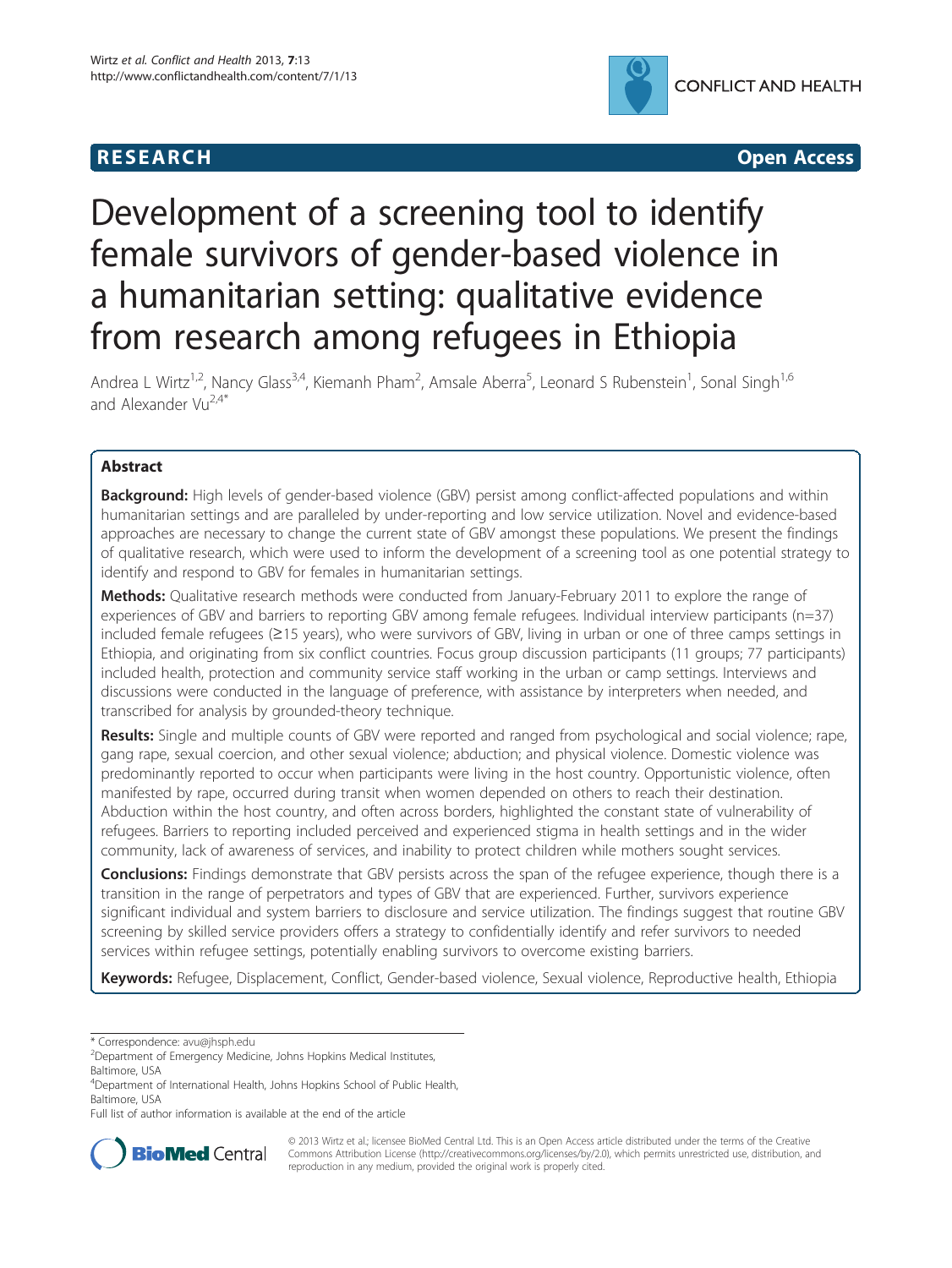## Background

Refugee agencies, as well as global health and human rights experts, have begun to direct considerable attention to the prevention and response to gender based violence (GBV). GBV is defined in the United Nations Declaration on the Elimination of Violence Against Women, as any act "that results in, or is likely to result in, physical, sexual or psychological harm or suffering to women, including threats of such acts, coercion or arbitrary deprivations of liberty, whether occurring in public or in private life…and should encompass, but not be limited to, acts of physical, sexual, and psychological violence in the family, community, or perpetrated or condoned by the State, wherever it occurs." These acts include: spousal battery; sexual abuse, including of female children; dowryrelated violence; rape, including marital rape; female genital mutilation/cutting and other traditional practices harmful to women; non-spousal violence; sexual violence related to exploitation; sexual harassment and intimidation at work, in school and elsewhere; trafficking in women; and forced prostitution" [\[1\]](#page-12-0). Among refugees and internally displaced populations (IDPs), women and girls are particularly vulnerable to GBV such as forced sex/rape, early or forced marriage, abuse by an intimate partner, child sexual abuse, forced or coerced prostitution and sex trafficking [\[2,3\]](#page-12-0). A myriad of risk factors and situational contexts, ranging from the individual to structural level, increase the vulnerability of displaced persons. These include, but are not limited to: breakdown of social, family, and government protective structures; loss of or poor police protection, legal recourse, or justice; gender or ethnic discrimination; social acceptance of GBV; lack/loss of basic resources and economic disparity/loss; and low awareness of rights [\[4](#page-12-0)]. In response, UN agencies have formed an Inter-Agency Standing Committee to provide enhanced and coordinated efforts to end GBV among refugees and displaced populations and mitigate the potential long-term physical, mental and reproductive health and social issues that result [\[5\]](#page-12-0).

Evidence of immediate and long-term physical, psychological, reproductive and social harms of GBV is extensive. Physical sequelae may include bodily and genital injury [[3,6,7\]](#page-12-0), pelvic pain, traumatic fistulas [[8,9\]](#page-12-0), unwanted pregnancy, increased risk of HIV [\[9,10](#page-12-0)] and sexually transmitted infections [\[11,](#page-12-0)[12\]](#page-13-0), and even death [[13\]](#page-13-0). Adolescents and young women and those without prior sexual intercourse experiences are particularly vulnerable to physical trauma and genital-anal injury associated with sexual violence [[6,9,](#page-12-0)[14-16](#page-13-0)]. Physical injury may be worsened in cases in which there is a greater length of time to physical examination [\[16](#page-13-0)]. Likewise, post-exposure prophylaxis for HIV prevention may not be possible if examination and care is provided greater than 72 hours after sexual violence [\[17](#page-13-0)]. In contexts where STIs/HIV are prevalent among the population, sexual violence may increase transmission through unprotected oral, anal, and vaginal trauma by perpetrators as additional factors in STI/HIV transmission [\[10,](#page-12-0)[18](#page-13-0)]. A recent global review of behavioral research demonstrated an increased association of HIV and HIV-related risk behaviors with coerced or forced sex in low- and middle-income countries [\[19\]](#page-13-0). Furthermore, mathematical modeling has demonstrated the reduction in incident infections in Kenya with reduced prevalence of sexual violence against high risk women [\[20\]](#page-13-0). Adverse mental health outcomes associated with GBV may include post-traumatic stress disorder, depression and suicidal thoughts, or substance abuse [[13,21,22](#page-13-0)]. Social and familial stigma and rejection secondary to GBV may exacerbate mental health outcomes experienced by survivors [[9\]](#page-12-0).

Despite the enormity of the problem and the recognized need for services for survivors of GBV, understanding the burden of GBV among women in refugee and displaced populations remains elusive, particularly due to challenges in data collection methods [[23](#page-13-0)]. Most estimates of GBV in complex humanitarian settings are based on self-reported experiences, which underscore the issue of underestimation of the true scope of the problem. Fear, stigma and discrimination further compound any reliable estimate of GBV [\[24\]](#page-13-0). The United Nations High Commissioner for Refugees (UNHCR) and implementing partner agencies have taken steps to enhance their capacity to respond to GBV, including providing comprehensive services for GBV that include health, protection and psychosocial services [[5,9](#page-12-0)] as well as developing more sophisticated tools to collect information about reported cases of GBV through the Gender Based Violence Information Management System [[25](#page-13-0)]. Given that the majority of GBV services and reporting mechanisms are passive systems that rely on survivorinitiated reporting and service-seeking, developing a proactive approach to identifying survivors for early intervention and care has the potential to improve health and social outcomes for survivors and their families as well as strengthen GBV monitoring systems through identification of cases in humanitarian settings.

While screening methods to identify intimate partner violence have been used among some refugee populations [[19,26\]](#page-13-0), to our knowledge a brief, validated screening tool for GBV does not exist for use in refugee settings. In an effort to fill this gap, this study aimed to bring the broad definition of GBV into a functional GBV screening tool to be adapted for use in camp and urban refugee settings. Such a tool, when implemented by a skilled service provider, could confidentially identify an individual who has experienced one or more types of GBV and link the individual to comprehensive services that are available in these settings. Building on the findings of our systematic review of GBV among conflict-affected populations, [\[27](#page-13-0)] qualitative research was conducted with female refugees from diverse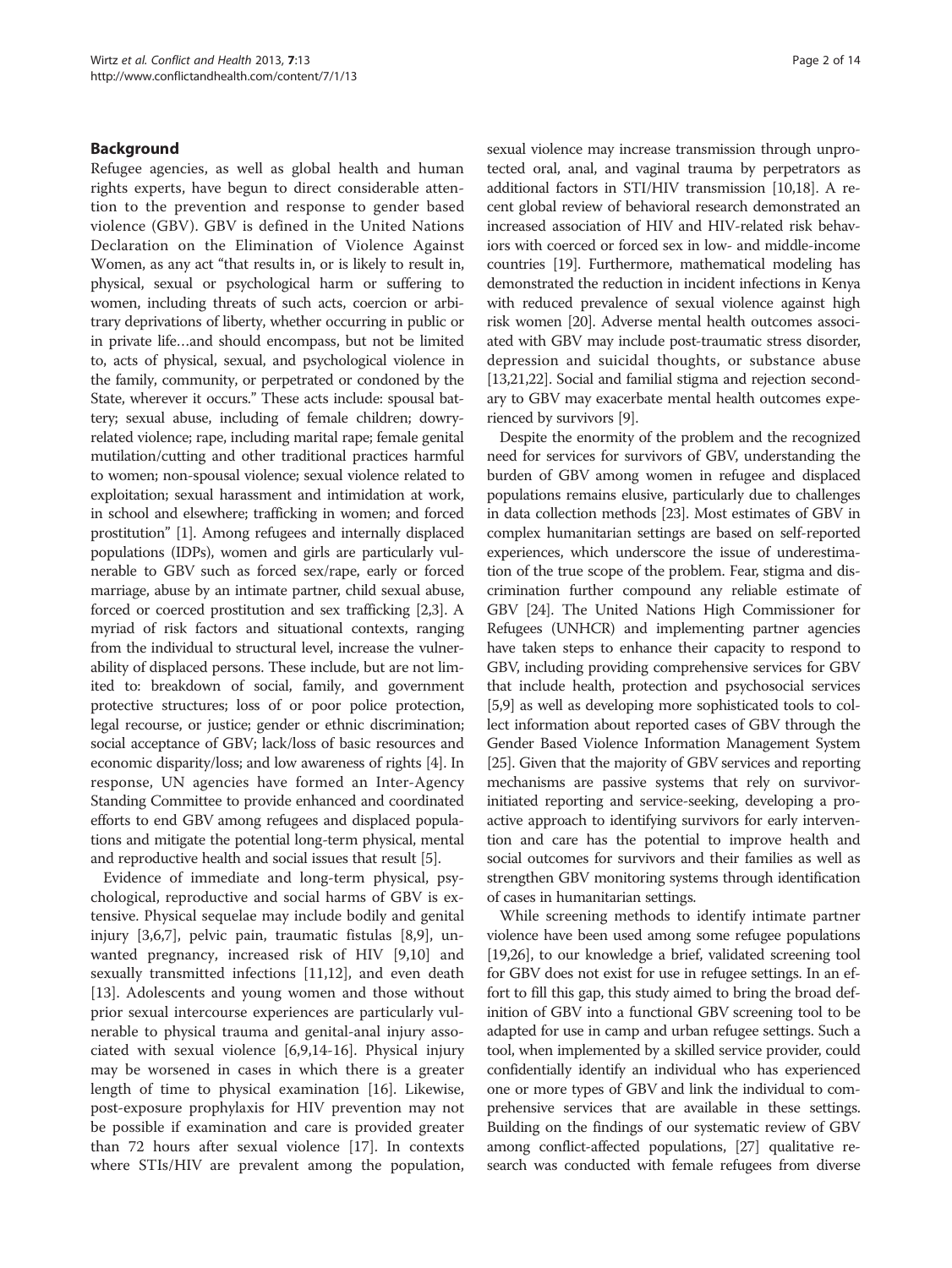countries who were survivors of GBV as well as with health, protection, and psychosocial providers. We aimed to identify the range of GBV experienced by female refugees, perpetrators of GBV, and locations where GBV occurs among conflict affected populations. The results of this qualitative research will inform the development of a brief GBV screening tool to confidentially and effectively identify female survivors for appropriate and timely intervention including referrals for health, psychosocial support, protection and other services.

# Methods

In January – February 2011, qualitative research techniques were conducted to: 1) describe the multiple types, locations and perpetrators of GBV as experienced by female refugees (15 years and older) living in urban and camp settings in Ethiopia, and 2) explore current barriers to survivors' reporting and service seeking behaviors in urban communities and camp settings where health, protection and social services are provided to refugee populations.

# Study site

Focus groups and individual interviews were conducted in Addis Ababa and three refugee camps in the Jijiga district of Ethiopia. Addis Ababa is the urban setting that houses the country offices for UNHCR, the Ethiopian government's Administration for Refugee and Returnee Affairs (ARRA), and several partner organizations. Over 1,000 refugees from diverse countries including Democratic Republic of Congo (DRC), Burundi, Rwanda, Sudan, Somalia and Eritrea live in Addis Ababa. Most urban refugees resided in a camp prior to arrival in Addis Ababa, and were moved as a result of protection challenges (experience/risk of violence or stigma) in the

| Table 1 Qualitative participants characteristics |  |  |
|--------------------------------------------------|--|--|
|--------------------------------------------------|--|--|

camp, severe medical complications that cannot be addressed in the camp, or in preparation to relocate to another country. Jijiga district is located in northeast Ethiopia, along the border of Somalia and Somaliland and three refugee camps have been established in this district: Kebribeyah (est. 1991), Aw Barre (est. 2007), and Sheder (est. 2008). The three camps accommodate approximately 11,600 to 16,300 refugees per camp, collectively accommodating over a total of 41,500 refugees, as of June 2012 [[28](#page-13-0)]. The majority of the residents in the camps are refugees from Somalia.

# Study populations

Table 1 displays participant characteristics per site and qualitative method.

Survivors: Trained GBV service providers working in partner agencies invited female survivors to participate in the study. Eligibility criteria required that participants be female, aged 15 years or older, have refugee status (documentation not required), reside in the selected urban (Addis Ababa) or camp-based setting (Jijiga area), and currently receive or have received GBV services from UNHCR's implementing partner agencies. Prior or current use of GBV services was an important eligibility criteria for inclusion of the survivors, as this ensured the survivors were willing to discuss GBV and also that they had an ongoing relationship with services if they needed postinterview support. To respect the sensitivity of the topic, individuals were not required to disclose any history of GBV at eligibility screening.

The target sample size for survivor interviews was a maximum of 20 participants in the urban setting and 10 per camp (total 50), estimated with an aim to obtain variation in the sample. Enrollment for interviews ended

| In-depth interviews with survivors  |                              |                                                             |                |  |  |
|-------------------------------------|------------------------------|-------------------------------------------------------------|----------------|--|--|
| <b>Locations and context</b>        | No. of participants          | Represented country/ies of origin                           | Age range      |  |  |
| Urban setting: Addis Ababa          | 17                           | Burundi, DRC, Eritrea, Somalia, Sudan                       | 15 - 48 yrs.   |  |  |
| Camp 1                              |                              | Somalia                                                     | $23 - 43$ yrs. |  |  |
| Camp 2                              |                              | Somalia                                                     | 17 - 39 yrs.   |  |  |
| Camp 3                              | 6                            | Somalia                                                     | 20 - 38 yrs.   |  |  |
| <b>Total interview participants</b> | 37                           |                                                             |                |  |  |
| <b>Focus Group Discussions</b>      |                              |                                                             |                |  |  |
| Locations and context               | No. of groups (participants) | Represented service type or organization                    |                |  |  |
| Urban setting: Addis Ababa          | 2(10)                        | Health services; Protection                                 |                |  |  |
| Camp 1                              | 2(22)                        | Women and youth organizations; GBV services and social work |                |  |  |
| Camp 2                              | 2(14)                        | Women and youth organizations; GBV services and social work |                |  |  |
| Camp 3                              | 2(16)                        | Women and youth organizations; GBV services and social work |                |  |  |
| Combined participants across camps  | 3(15)                        | Health services; Protection; GBV services                   |                |  |  |
| Total                               | 11 (77)                      |                                                             |                |  |  |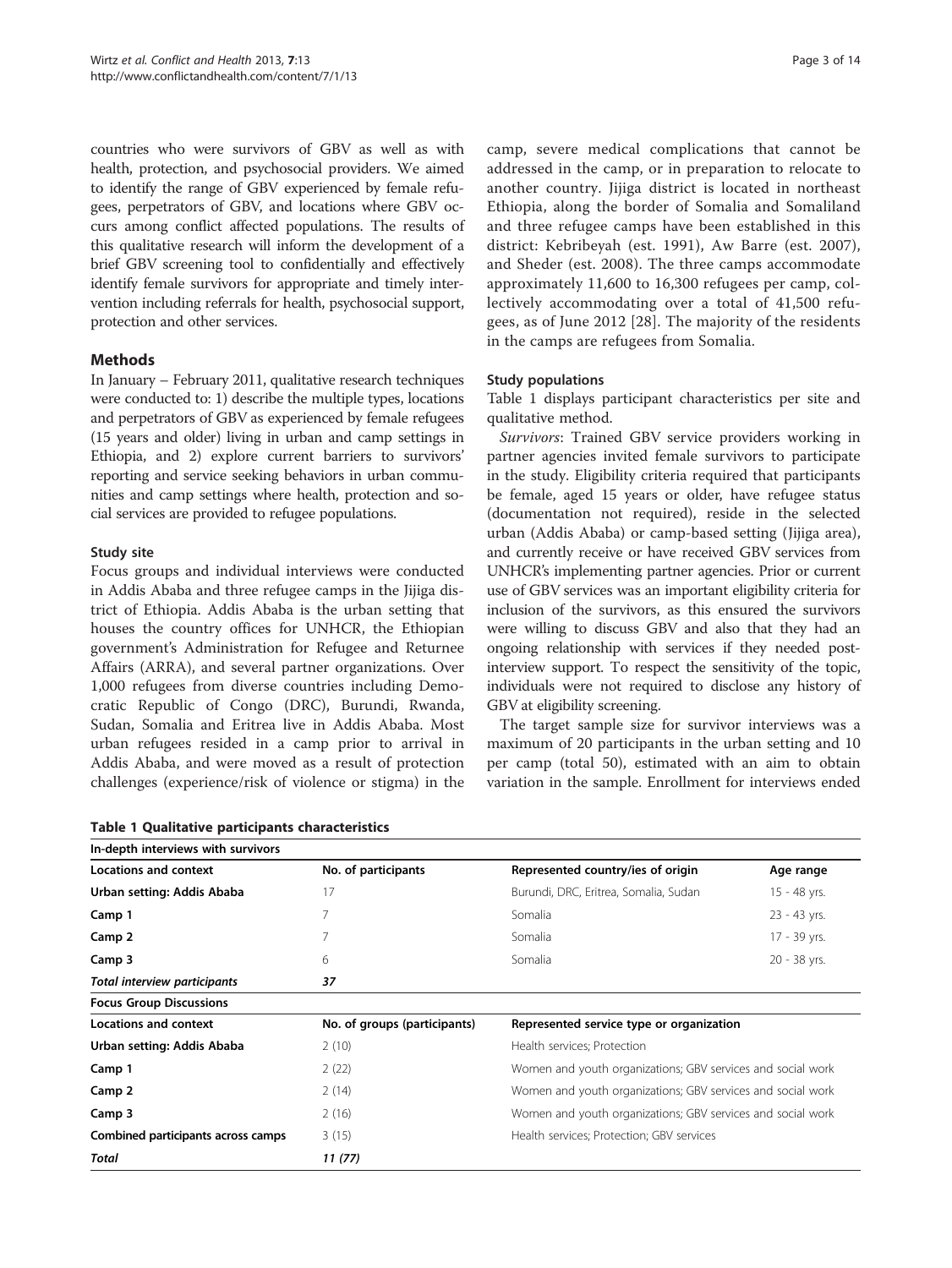early upon reaching saturation, when no new information was obtained from interviews [\[29\]](#page-13-0). Thus, a total of 37 indepth interviews were conducted among eligible female refugees. To ensure privacy for the participants, only private individual interviews (no focus group discussions) were conducted with survivors. Participants in the urban refugee program were selected to represent a range of countries of origin, including the DRC, Burundi, Sudan, Eritrea, and Somalia, while those from the Jijiga camps originated from Somalia. Verbal consent was used in lieu of signed consent to further ensure participant privacy and security. All participants provided informed consent prior to participation in interviews, which were conducted by trained researchers with support from skilled interpreters.

## Service providers and community organizations

Eligibility criteria for focus group discussions with service providers and staff from community organizations required that participants be 18 years of age or older and worked at least one year for an agency/organization that provides services to refugee populations. Participants were purposively selected from the range of agencies and organizations in both the urban and camps settings and collectively included health providers, social workers, and protection officers. Participants were representatives of ARRA, the governmental body that provides assistance to refugees, several UN agencies, and international non-governmental organizations (INGO), national non-governmental organizations, and refugee organizations. Local women's and youth groups were also included. A total of 11 focus groups (77 participants), ranging in size from 6–10 participants per group, were conducted with eligible service providers and community organization leaders. All participants provided verbal informed consent prior to participation in the focus groups. The consent process and group discussions were conducted by trained facilitators with support of translators, as needed.

#### Measures and analysis

Semi-structured interview and discussion guides were developed in collaboration with partners and used when conducting the in-depth interviews and focus group discussions. The focus group discussions and interviews concentrated on several key areas for development and implementation of a GBV screening tool: 1) types and frequency of GBV experienced by refugees; 2) perpetrators of GBV; 3) location and context of GBV; and 4) barriers to reporting GBV and accessing services. Survivors and services providers were not asked to describe their personal experiences but to describe GBV among the refugee populations, in general; however, almost all survivors elected to share their personal experiences as examples to explain their responses.

Interviewers and focus group facilitators were trained to provide details on the study purpose, obtain verbal informed consent prior to data collection, and provide survivor participants with information about additional local GBV resources at the close of the interview. Focus groups and interviews ranged from 90 to 120 minutes in duration. Local, trained interpreters were hired for assistance to communicate with native Somali, French, Kiswahili, Tigrinya, and Amharic speakers. To further ensure confidentiality, camp-based interviews were interpreted by Somali-speaking staff hired from outside of the camps. No names or personal information was collected from any participant. Interviews and focusgroup discussions were digitally recorded with permission and professionally transcribed. To check the quality of translation, several interviews were randomly selected for a second translation and transcription for comparison.

Data analysis followed a grounded theory approach, allowing for in-depth exploration of emerging themes in the participants' narrative responses [[30\]](#page-13-0). All English transcripts were entered into Atlas.ti software (Cincom Systems, Berlin) for coding. Each transcript was coded in duplicate by two research team members who met frequently to discuss themes and resolve any discrepancies in coding and themes. Topical codes were applied to allow quotations to be sorted according to interview guide domains and open interpretive coding was utilized to identify and analyze any emerging themes observed within and between topical areas.

Findings are presented by GBV type, locations and contexts, perpetrators, and barriers to reporting GBV. There was general agreement by service providers and survivors across themes, though some themes were discussed in more detail by providers as compared to survivors and vice versa; thus, findings from both groups are presented for each theme. Quotations were selected to highlight the themes developed from the analysis. A code that indicates participant type ('GBV Survivor' or 'Service Provider FGD Participant') and setting ('Addis Ababa' or 'Camp') follows each quotation so readers may identify the origin of the quotation. Some quotations are included to provide context to a particular theme and some may be relevant across multiple themes. Camp names and any other potential identifiers have been removed to protect the anonymity of study participants.

#### Human subjects protection

The study was conducted in partnership with the UNHCR and ethical review and approval was provided by both ARRA, the governmental agency responsible for all refugee related concerns in Ethiopia, and the Johns Hopkins Medical Institutes Institutional Review Board (IRB No.: NA\_00042672).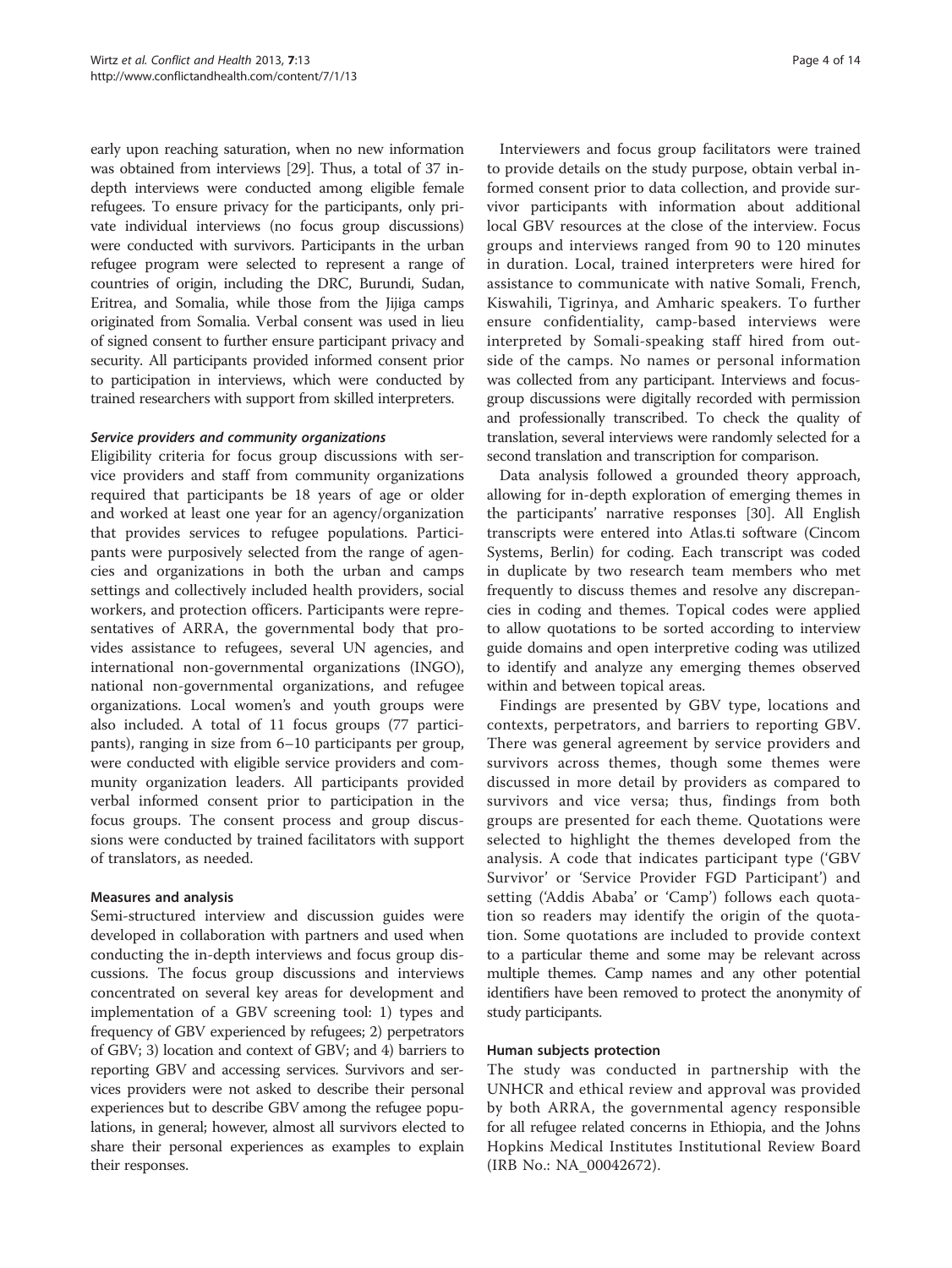## Results

A range of violence types, perpetrators and contexts were described by participants and presented in further detail below. Table [2](#page-5-0) displays the types of GBV and perpetrators identified in the locations where the experience of GBV occurred. The table does not represent prevalence of GBV but provides information on the GBV experiences of female refugees, contexts, and the groups who they identify as perpetrators. In many cases, survivors reported several types of GBV (e.g. physical, sexual, psychological) occurring in one incident with multiple perpetrators.

#### Types of violence

Survivors reported multiple forms of GBV including physical violence, abductions, forced imprisonment, sexual violence, early or forced marriage, and social violence such as community-level stigmatization, threats, or isolation of a woman.

There are also many other different types of violence that women experience, like rape and sometimes forced sex from your husband. Sometimes also, early marriage, because we don't have any choice. Our parents have to make the decision of our marriage. - Somali GBV survivor, Addis Ababa

Sexual violence was a common theme and included rape, multiple and gang rape, coerced sex, and other forms of sexual violence.

… when girls just go out of the camps, to fetch water, they threaten them to rape them right there, but we just tell them, okay, we just give you our ration. Please leave us, and then they just leave us alone, but unless we give them the ration, they will just run and then find us and then rape us. So threat is just used as one means. –Sudanese GBV survivor, Addis Ababa

Survivors also reported abduction, often combined with sexual and physical violence. One participant reported being abducted while pregnant and imprisoned by armed combatants for almost two years. She was abused and repeatedly raped while imprisoned in her home country of DRC. Following her escape, she and her infant son (who was born in captivity and also raped by combatants) eventually reached Ethiopia, where they were both diagnosed with HIV. Her second son, conceived in prison, was born in Ethiopia after her escape and was tested negative for HIV. Her experience in the 'prison' in DRC is recounted:

So one day I was at home, I was two months pregnant. Some people came in the house, my husband was at work. They came and they arrested me, they took me to the place, which I don't know. They started beating

me; they said that me and my people, we are against them. I said, "Who are those people?" They are accusing me for being from Rwanda. I told them I'm not from Rwanda… They were beating me and I told them, "What you are doing? I'm pregnant." They are going to kill me and kill my child. And their [response] was like 'that child is not  $\Box$ , he can die any time, we don't care about him. So they put me in that place, one of my neighbors called to my husband and told him that they raped me… At the place they put me, I don't know if it was prison or what, every night anyone can come and sleep with me. If I tell them that, "I'm pregnant, why are you doing this to me?" they will be beat me and do it by force. –Congolese GBV survivor, Addis Ababa

Service providers also reported similar types of GBV occurring in the camps or urban setting. Cases that were most often reported to health and protection officers did not necessarily reflect more prevalent forms of violence, but simply those that were most often reported by survivors or bystanders. Based in the urban area or the refugee camps, service providers' experiences were often related to serving acute and recent cases that included: domestic violence; spousal control of finances, resources, or assistance; rape or abuse when leaving the camps to find firewood or other resources (see next section); and early or forced marriage. Domestic violence was often reported when neighbors overheard or witnessed the event.

[When asked what kinds of violence the service providers see in the camps:] Domestic violence. Like hit them with a really big stick. And they beat them, or kick them… And the husband knows if she goes out and tries to find work, he's going to say to her, "Where were you? Were you being a slut? Like staying over there in the streets? What are you doing?" … There is also denial of resources. – Service Provider FGD Participant, Camp

## Locations and contexts

GBV was reported to have occurred across multiple settings, including in the country of origin, during conflict or times of peace; the host country, within the urban or camp setting or within the host community; and during transit to or within the host country. Survivors reported experiences of GBV that occurred directly within the context of conflict while others reported that it was related to situations of increased vulnerability, secondary to conflict and displacement. Physical, sexual, and psychological violence types and perpetrators were similar across settings, except in two specific (though, not unexpected) situations: 1) armed actors were reported to be perpetrators in country of origin or during transit away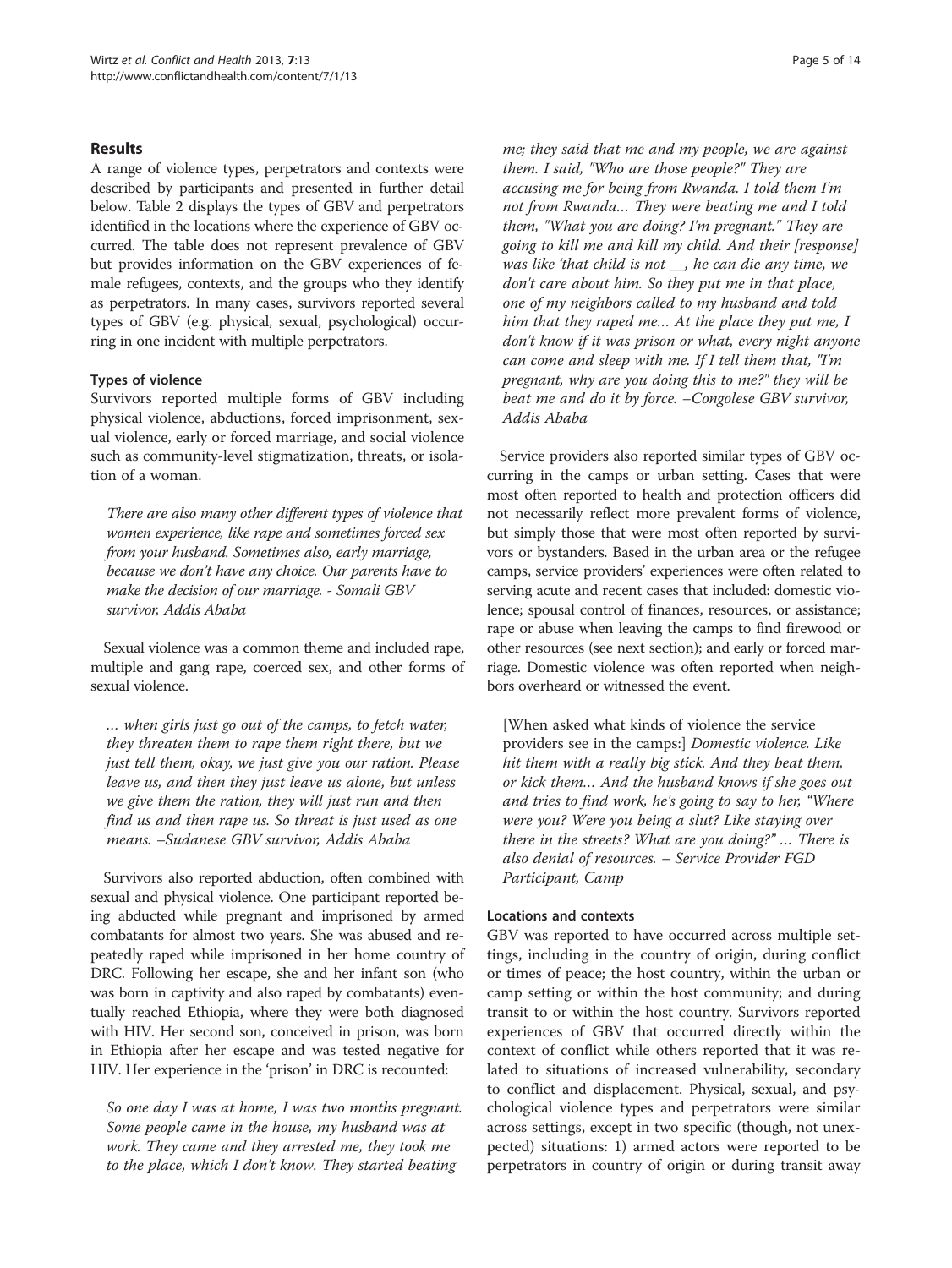| Location where violence was reported to occur |                                                                                                            |                                                                                   |                                                                                                                             |  |
|-----------------------------------------------|------------------------------------------------------------------------------------------------------------|-----------------------------------------------------------------------------------|-----------------------------------------------------------------------------------------------------------------------------|--|
| Violence construct                            | Country of origin                                                                                          | Transit to or within host country                                                 | Host country – urban and camp settings                                                                                      |  |
| Psychological<br>violence                     | General threats of violence or rape by<br>armed actors, threats against family                             | Coercion for assistance with<br>transportation or shelter                         | Threats of violence, kidnapping                                                                                             |  |
|                                               | - Armed actors                                                                                             | - Strangers, acquaintances                                                        | - Intimate partner, family, family of partner<br>(based in host country, other displaced<br>setting, or country of origin)  |  |
|                                               | Forced witness of murder rape,<br>including that of family members or<br>neighbors                         | Forced witness of rape of others<br>in transit                                    | Threats of withholding finances or food<br>assistance                                                                       |  |
|                                               |                                                                                                            | - Armed actors, strangers                                                         | - Intimate partner, employer                                                                                                |  |
|                                               | - Armed actors                                                                                             |                                                                                   | - NGO officer (camp)                                                                                                        |  |
| Type<br>-Perpetrator(s)                       | Social stigmatization or isolation on the<br>basis of single marital status, marital<br>choice, FGM choice |                                                                                   | Coercion for assistance with finances.<br>food assistance, or shelter                                                       |  |
|                                               | - Home community, family, religious                                                                        |                                                                                   | - Intimate partner, employer                                                                                                |  |
|                                               | affiliates                                                                                                 |                                                                                   | - Other male refugee camp resident,                                                                                         |  |
|                                               | Social stigmatization or isolation on the<br>basis of sexual violence experience                           |                                                                                   | Social stigmatization or isolation on the<br>basis of single marital status, marital<br>choice, FGM choice                  |  |
|                                               | - Home community, family, religious<br>affiliates                                                          |                                                                                   | - Refugee community, family, religious<br>affiliates                                                                        |  |
|                                               | Social stigmatization or isolation with<br>emphasis on religious, ethnic differences                       |                                                                                   | Social stigmatization or isolation on the<br>basis of sexual violence experience                                            |  |
|                                               | - Armed actors, home community                                                                             |                                                                                   | - Community, family, religious affiliates,<br>refugee community,                                                            |  |
|                                               |                                                                                                            |                                                                                   | Social stigmatization or isolation due to<br>religious, ethnic, clan differences                                            |  |
|                                               |                                                                                                            |                                                                                   | - Refugee community, host community                                                                                         |  |
| Physical violence                             | Physical violence including beatings<br>or torture                                                         | General physical violence,                                                        | General physical violence                                                                                                   |  |
|                                               | - Armed actors, religious leaders or affiliates, - Strangers,                                              |                                                                                   | - Strangers, family, partner's family                                                                                       |  |
|                                               |                                                                                                            |                                                                                   | -Host community, other refugee community<br>member(s), other clan or ethnic group,                                          |  |
| Type                                          | Imprisonment                                                                                               |                                                                                   | Imprisonment                                                                                                                |  |
| -Perpetrator(s)                               | - Armed actors                                                                                             |                                                                                   | - Strangers                                                                                                                 |  |
|                                               | Kidnapping/abduction                                                                                       |                                                                                   | Kidnapping/abduction                                                                                                        |  |
|                                               | -Armed actors, partner's family                                                                            |                                                                                   | - Strangers, partner's family                                                                                               |  |
|                                               | Intimate partner violence                                                                                  |                                                                                   | Intimate partner violence                                                                                                   |  |
|                                               | - Husband, ex-husband, boyfriend                                                                           |                                                                                   | - Husband, ex-husband, boyfriend                                                                                            |  |
|                                               | Other violence                                                                                             |                                                                                   | Re-victimization after reporting or<br>disclosure of GBV                                                                    |  |
|                                               | - Family, partner's family, other ethnic<br>group/clan                                                     |                                                                                   | - Prior perpetrator (including but not limited<br>to husband, ex-husband, boyfriend, neighbor/<br>refugee community member) |  |
|                                               | Violence during pregnancy                                                                                  |                                                                                   | Violence during pregnancy                                                                                                   |  |
|                                               | - Armed actors                                                                                             |                                                                                   | - Husband, ex-husband, boyfriend                                                                                            |  |
| Sexual exploitation Coerced sex               |                                                                                                            | Coerced sex                                                                       | Coerced sex                                                                                                                 |  |
| and violence                                  | - Armed actors                                                                                             | - Strangers (including those providing<br>assistance with transit), acquaintances | - Strangers                                                                                                                 |  |
|                                               |                                                                                                            |                                                                                   | - Other refugee community member,<br>employer, NGO staff member (camp)                                                      |  |

# <span id="page-5-0"></span>Table 2 Reported GBV experiences: Types of violence and perpetrators, by reported location of incident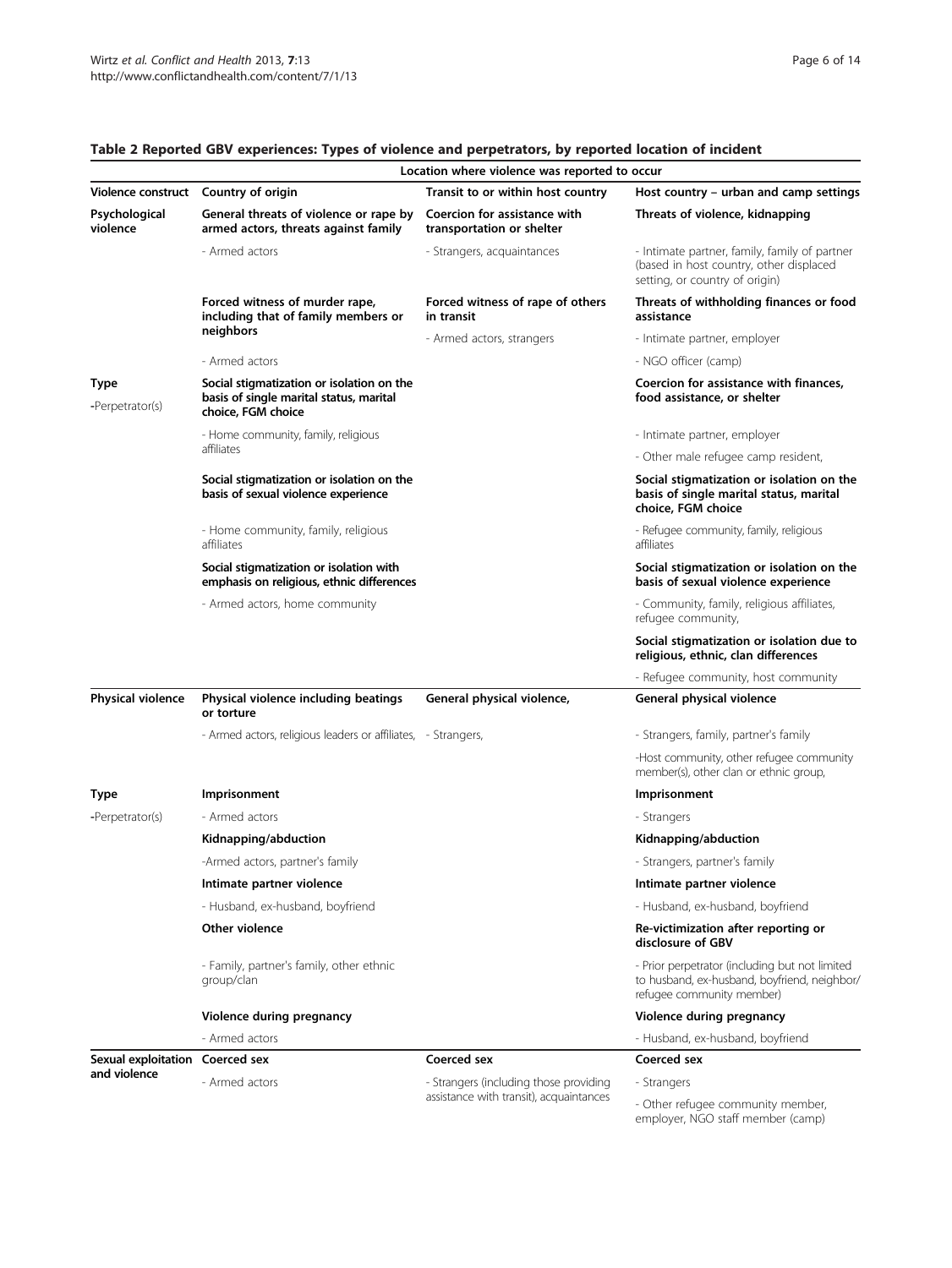| <b>Type</b>             | Rape                                                                                                             | Rape                                                                             | Rape                                                                                                                                      |
|-------------------------|------------------------------------------------------------------------------------------------------------------|----------------------------------------------------------------------------------|-------------------------------------------------------------------------------------------------------------------------------------------|
| -Perpetrator(s)         | -Armed actors, family or partner's family,<br>stranger, religious leader or affiliate, other<br>community member | - Armed actors, strangers (including<br>those providing assistance with transit) | - Intimate partner, family or partner's family<br>member, stranger, religious leader or affiliate,<br>other neighbor or community member. |
|                         | Gang rape<br>Gang rape                                                                                           |                                                                                  | -Host community member, religious leader                                                                                                  |
|                         | - Armed actors                                                                                                   | - Armed actors                                                                   | or affiliate, employer, NGO staff leader (camp)                                                                                           |
|                         | Rape during pregnancy                                                                                            |                                                                                  |                                                                                                                                           |
|                         | - Armed actors                                                                                                   |                                                                                  |                                                                                                                                           |
|                         | <b>Widow inheritance</b>                                                                                         |                                                                                  | Gang rape                                                                                                                                 |
|                         | - Husband's family, home community                                                                               |                                                                                  | - Strangers                                                                                                                               |
|                         | Unwanted sexual touching-                                                                                        |                                                                                  | Unwanted sexual touching                                                                                                                  |
|                         | Armed actors, family or partner's family,<br>stranger, religious leader or affiliate,<br>other community member  |                                                                                  | - Intimate partner, family or partner's family<br>member, stranger, religious leader or affiliate,<br>other neighbor or community member. |
|                         |                                                                                                                  |                                                                                  | <b>Financial control</b>                                                                                                                  |
|                         |                                                                                                                  |                                                                                  | - Husband, boyfriend                                                                                                                      |
| Other violence<br>types | FGM or pressure to complete FGM on<br>child                                                                      |                                                                                  | FGM or pressure to complete FGM on<br>child                                                                                               |
|                         | - Home community, family, religious<br>affiliates                                                                |                                                                                  | - Refugee community, family, partner's family,<br>religious affiliates                                                                    |
|                         |                                                                                                                  |                                                                                  | Early or forced marriage                                                                                                                  |
| -Perpetrator(s)         |                                                                                                                  |                                                                                  | - Pressure by family, extended family,<br>refugee community (camp)                                                                        |

#### Table 2 Reported GBV experiences: Types of violence and perpetrators, by reported location of incident (Continued)

from conflict, and 2) NGO and camp staff were identified to be among the perpetrators of GBV in the refugee camp settings. GBV that occurred during transit from country of origin to camps had less variation in types of violence and perpetrators than in the other contexts. The violations during transit were predominantly opportunistic, taking the forms of rape, coerced sex, and/or physical violence by strangers or by an acquaintance who took advantage of the displaced person's increased vulnerability related to lack of shelter, transportation, or other basic needs.

…inside Congo now, before I decided to come. There were different people, sometimes you can meet soldiers and they took you in the camp, soldier camp, military camp and they can rape you there. I was raped by seven, seven people at the border. And once  $I$  was just  $-I$  was unconscious, when  $I$  woke up I found myself full of blood. And from that day I have this bleeding problem. That way I had also this sexual transmitted disease. –Congolese GBV survivor, Addis Ababa

I remember a lot of women who were raped when I was in Somalia. Even when I was raped, I was not the only person who was raped on that truck. There were two other women who were raped with me. So it's not

a new thing for me and it's not like I heard from the people. I actually faced it, I actually experienced it, and I saw other women who were raped in front of me and they get pregnant because of these things. I was raped in Somalia and then I run away from Somalia and I was raped while I was on my journey from Somalia to Ethiopia, and I entered the border and I was just newly [gave birth to] my child. – Somali GBV survivor, Addis Ababa

GBV occurred with slight variations across locations and settings, with respect to the types of perpetrators and level of accountability for committed acts of GBV. One participant highlighted the differences in violence between her home country and the host country:

[Here], if the woman or the girl has a boyfriend and has a relation, and she get pregnant without marriage, she will be excommunicated from her community, no one can talk to her, no one can shake her hands, no one can provide any help for her, like she is very dead to them. Here, it's not like Somalia. In Somalia they might beat you and hurt you physically. But here, they can just want to stare you, and point to you, and assault you and talking behind you, but they cannot hurt you so much, because there is a government.– Somali GBV survivor, Addis Ababa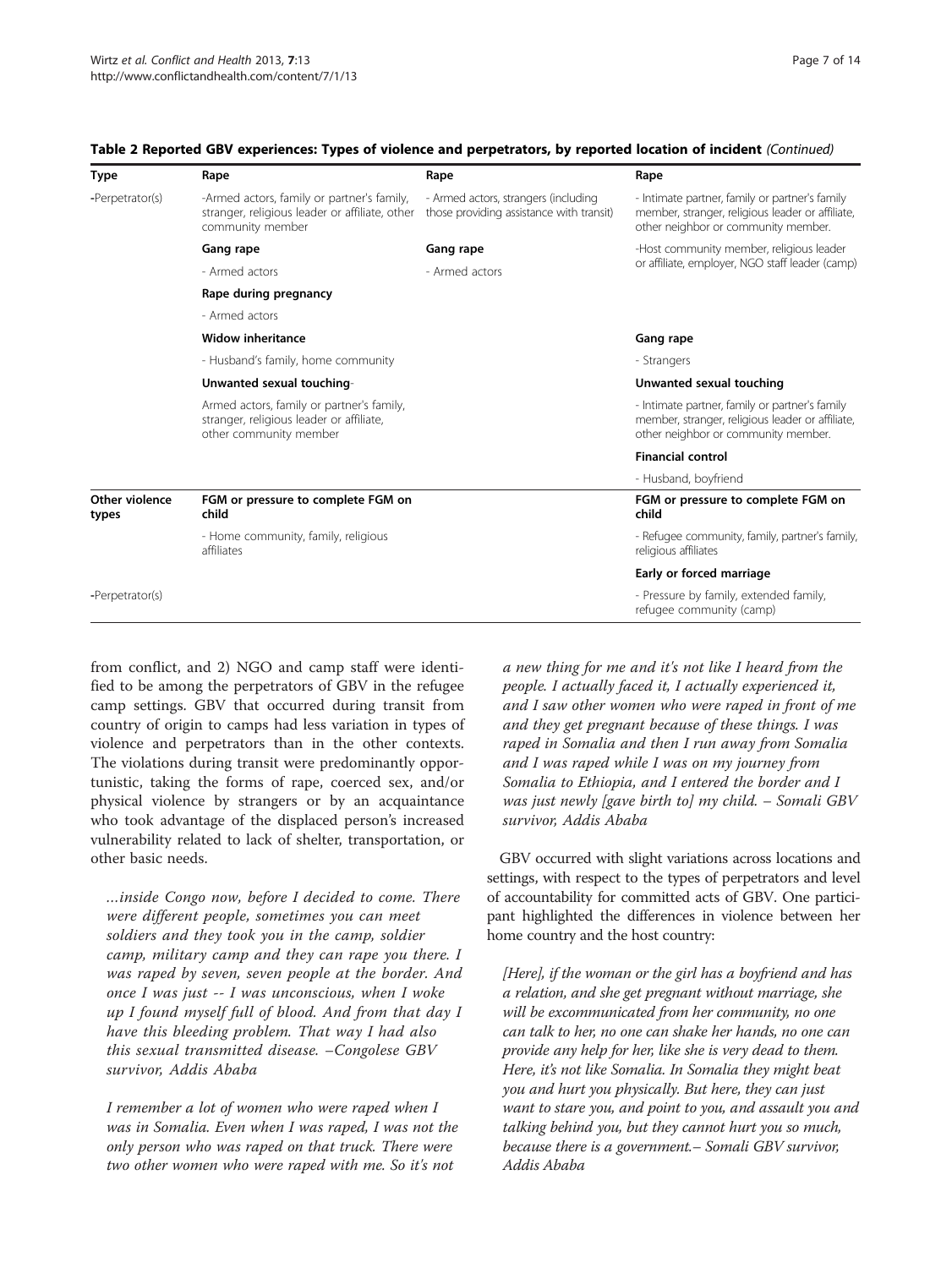Close proximity and maintained familial and social networks in the country of origin also facilitated crossborder perpetrations of violence. This included, in particular, abductions and psychological forms of violence, including threats of abduction of the individual or the individual's child(ren). Several participants in the camp and urban settings reported such experiences.

My daughter is sick, because when she was 16, some man saw her and he took her and she stayed a year with him. [Interviewer: How did he take her?] He said to her, "I love you and I want to marry you," and he took her. But when he had sex, he just made her wash after… When she gave birth to one child, he kept the child and he kicked her out. [Interviewer: Was he from the camp?] Yes, at the time. He took her [the baby] to Somalia to give to his mother. – Somali GBV survivor, Camp

While individual characteristics, such as young age or being a single head of household, were significant vulnerabilities to GBV, physical surroundings played an important role in the ability of perpetrators to take advantage of a woman's vulnerability. Many reports demonstrated the increased vulnerability of young girls when they were alone or, conversely, in densely populated areas such as weddings, where others may not immediately note their disappearance.

There is a lot of youth in the wedding. The perpetrator can just come in and nobody would notice. One of them is going to come up to the girl and say, "Can I talk to you?" and when he takes her into a place alone, they just kidnap her. Yeah, most of the cases are like this. – Somali GBV survivor, Camp 1

Likewise, vulnerabilities existed for single women who lived alone or with small children and/or where houses provided little structural protection, particularly in camp settings. We previously highlighted that women were coerced to have sex or become involved in prostitution; in some cases, sex was exploited in return for basic assistance for repairs to their houses. Other women acknowledged acquiescing to marriage simply for increased protection. The lack of other adult protection in the house or lack of physical protection offered by one's housing structure may be observed by perpetrators, making these women a target for GBV, particularly in the camp setting.

On that evening when the wedding was done. There was someone who attacked [me in] my home [in the camp]… beating me up and like mercilessly and he is kicking me all over the place. I felt deeply unconscious this time it is like in coma and then in the morning I

woke up and when the sun light like beaming sun rise I opened my eyes and see my daughter been also raped and also being tied up in the same way I was tied up that was like the biggest shock for me. – Somali GBV Survivor, Camp 2

For some participants, moving to a new location did not mean safety from violence; rather they were exposed to new risks for GBV. The following quotation details the experience of one survivor who reported being kidnapped and raped at the age of 14. She recounts the physical and psychological abuse she experienced after her release, when she moved to another town for safety, to avoid the stigma of rape, and to find employment.

While I was living here [in Addis Ababa] with my father and with my sister and then I was just having my life, just going to school and taking care of my sister, I was raped. I was kidnapped and then they raped me and then, later on, when my father and my brother, they came and it was like a fighting … and then my father tried to [tell] the boys that 'she's under 18 and she is very young, she's 14 years old. She cannot be married to anyone and she has to live here with us'. So it was a fight… Then those men took them within that taxi. I was raped from all six men. I was living with them around about two months and my mother tried to follow me … later on, she found me. And my mother took me to her  $[town]$  because  $I$  can stay there and  $I$  can work as a housemaid from family to family so that I can get support myself. At the same time, I will not be hurt from the other family members because I was raped. And when my mom left me, I spent three years working from family to family but the problem is, the majority clan was living in there… they do have kind of like a revenge and they hate any person from my clan. So they were, hurting me, sometimes they would beat me. Sometimes they would cut my hair. I faced a lot of problems. My life is a mess. -Somali GBV survivor, Addis Ababa

As demonstrated in previous quotations, domestic violence was often linked to tension around financial assistance and rations provided to refugee families. The role of the men is often reversed when entering the refugee camp setting; they are no longer the breadwinners, rations are not given to men, and they cannot find employment due to governmental restrictions. This increases tensions in the home, may increase drug/alcohol use, and perpetuate domestic violence. Among some participants, this was often believed to be further complicated by the use of *khat*, a local plant that is chewed for its stimulant effects, for which family's rations or financial assistance were sometimes used by the husbands, resulting in financial disparities and family dispute.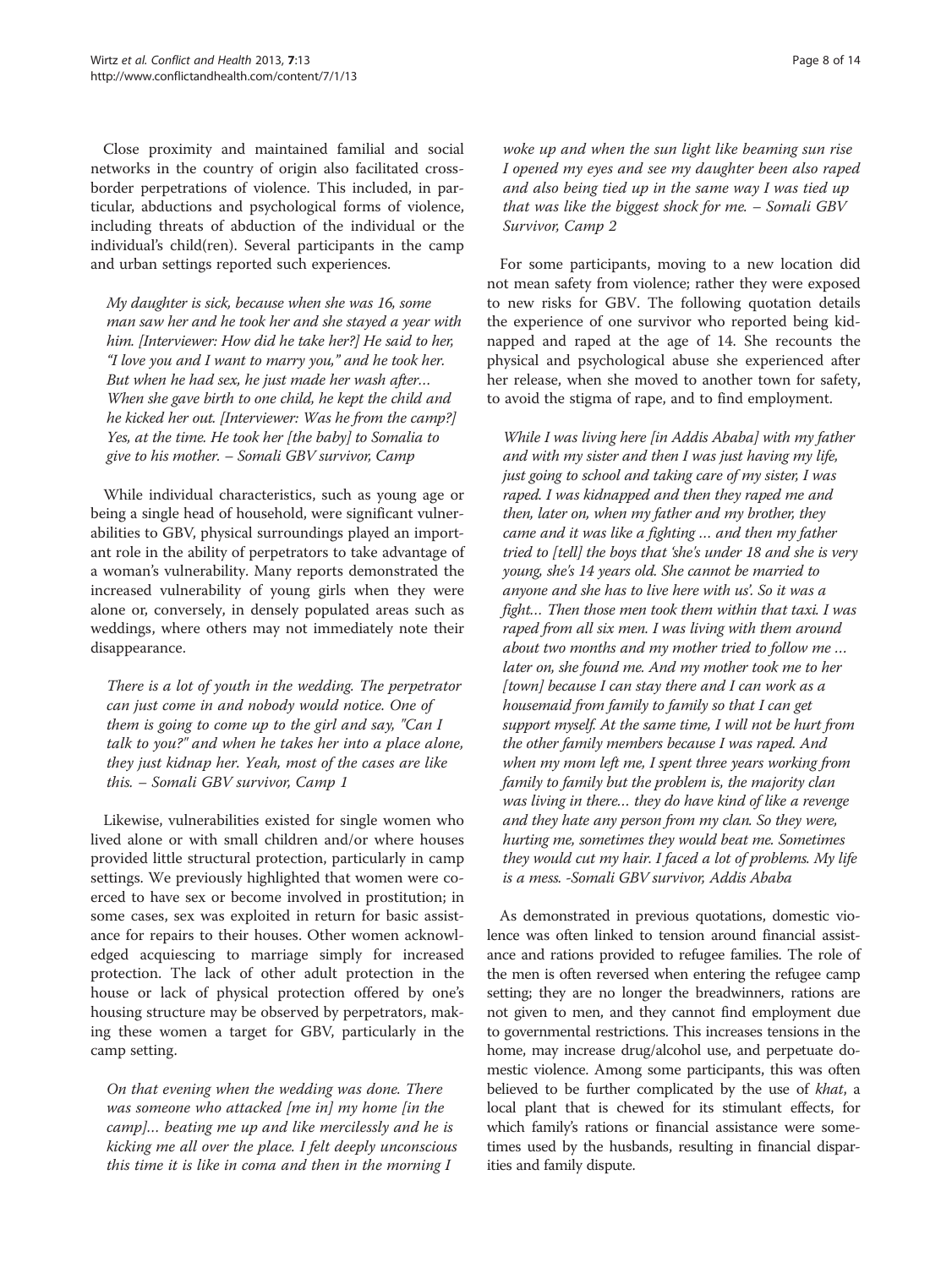#### Perpetrators

Perpetrators of physical, sexual, and psychological forms of violence included both unknown and known individuals. Individuals unknown to the survivor typically included armed actors and strangers in the host country or country of origin, or encountered in transit (described by prior quotations). In some cases, violence perpetrated by strangers was enabled by acquaintances.

I was raped. I was raped in Addis by this man, and they did send me for HIV and I returned positive and I have a child. I was raped because I was with my friends and then they just asked me to go with them to this man's house. And then I thought that we were just going together, and then after I went and they all left, and then he forced me to have sex with him. He raped me…[I] was 15 years old. –GBV survivor, Addis Ababa

Perpetrators who were known to or trusted by the survivor included husbands, family members and relatives, neighbors and other camp residents, religious and authority figures, and NGO or humanitarian staff.

Sometimes women, when they are very sick and they don't want to have sex, and they are very exhausted because of the children and taking care of the children, the husband will force them to have sex with them, and if she refuse, he will beat her and hurt her. He will beat her so much until she gets so weak, and then he will have sex with her forcefully. – Somali GBV survivor, Addis Ababa

With respect to perpetration by NGO or humanitarian staff, one participant detailed her experiences. This participant had survived significant, ongoing domestic violence and abuse by two previous husbands. She also reported coerced sex by an employer in an office affiliated with the camp. After reporting the incident the employee was transferred to another office.

The man I work for, with him, in the office, I'm cleaning the office [near the camp], and he forced me to have sex. "If you don't allow me, you will not work." So I said to him, I can't leave this job…He said also to people who came to him [after it was reported], "She wants to start something in the office. That's why. I didn't ask her anything."… But the head of this office, he said, "We'll let him to go another office, so you can stay in the office to clean." - Somali GBV survivor, Camp 3

#### Barriers to reporting

For many reasons, GBV survivors decided not to report the violence to authorities.

Believe me, the  $[rape]$  numbers that  $[are known by]$ UNHCR, other organizations, and other refugee committees are small. It [the rape numbers] will be triple or even sometimes maybe double. There are people who are hiding it and not telling anybody. – Somali GBV survivor, Addis Ababa

GBV is a particularly sensitive issue and highly stigmatized among many cultures and hidden due to individual shame.

They would make excuse and say, "I was hit with a stone." Or, "I fell." Making excuses. Even if their neighbors know that she was beaten and she would deny it. Just one or two, or it's a like a lot of variety of things. [Facilitator: 'Why do they deny it?'] She was ashamed to say, "My husband beat me."–Service Provider FGD, Camp

Both survivors and service providers concurred that there was a concern among survivors that reporting could lead to others' learning of their experience.

I went to the hospital in [camp] and I could not tell them what happened to me because there were some-- few families from Burundi were there, they know that my husband is in Addis. When I told this family or in the health center maybe they will tell my husband who is living in Addis that I was raped and I couldn't tell them, I kept secret. – Burundi GBV survivor, Addis Ababa

Many participants, survivors and providers alike, described the concern for physical violence and retribution by the perpetrator or others. Participants were concerned about lack of confidentiality and subsequent perceived or experienced negative reactions from family members and others in the community, whose reaction may be to (individually or collectively) shame, blame, or isolate the survivor. Survivors and providers agreed that social stigma prevented reports, particularly in case of sexual violence.

For example, she might not get the kind of trust from the person that she's come to tell. Maybe that person might tell to other people in order to insult. That's going to be one challenge. Another thing, you know, everybody will hurt her again saying that, "Oh, you've been raped. So you are kind of useless."–Service Provider FGD, Camp

Some women feared repercussion in the host country if they reported the violence and named the perpetrators in their country of origin.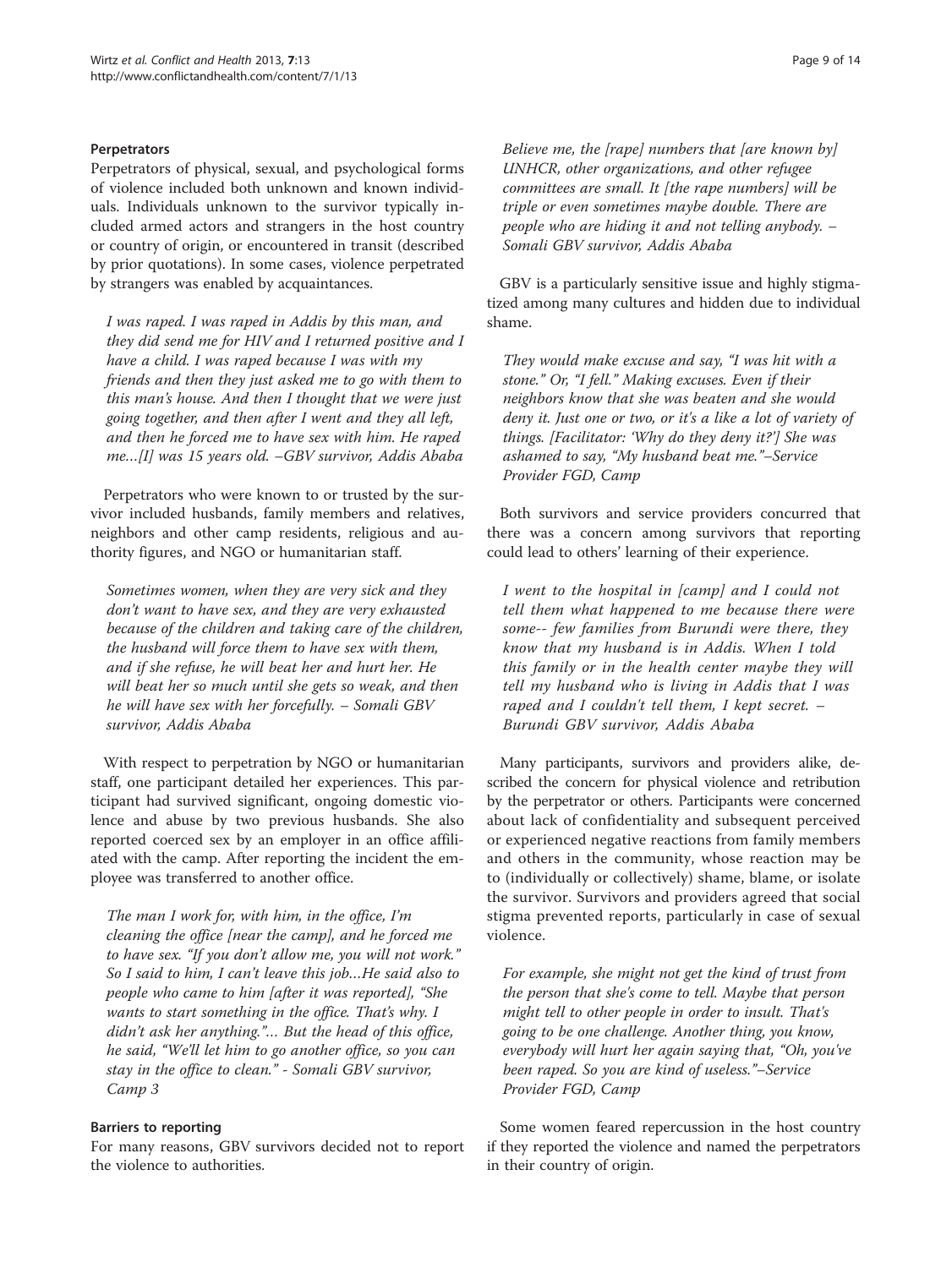Most of the men who are raping the girls they are from Al-Shabaab group, and you cannot tell anybody that the one who did this to you is from Al-Shabaab, because they are religious people. You cannot say that Al-Shabaab raped me, because I remember one young Somali girl she was raped by two men from Al-Shabaab and when she came to the City and she told the people that she was raped by Al-Shabaab, immediately Al-Shabaab group in that City called her and they asked her family to dig a hole, and they put her there in that hole, and they asked everyone to throw a very heavy stone at her until she died. So even they will not kill you in a very good way, they do it so that you will feel not feel a lot of pain, like shooting you. They will kill you so will suffer and have a bleeding and then you will die.–Somali GBV survivor, Addis Ababa

Some women had concerns about dual stigma that included stigma against people living with (or presumed to be living with) HIV or AIDS as well as for having experienced GBV.

…they [the community] said to me like 'you have AIDS, you were raped' and then I told them 'there is test let us go there to see. I was raped, that is true, but you are a woman like me. It is unluckily and it is an accident. I don't have AIDS and you should not insult me like this.' –Somali GBV survivor, Camp 2

Single women were particularly concerned with being blamed for sexual violence and labeled as promiscuous or being the 'cause' of a perpetrator's infidelity. Unmarried and married women were also concerned with their future value as a wife and for the social well-being of their children, should others learn of their GBV experience.

I don't tell them even if they ask me. I get scared and I don't tell them that my daughter doesn't have a father. Because I am sure that they cannot provide any help to me regarding this issue so I prefer to keep quiet than tell them without doing anything. If I even get a trustful person, I feel, if I told them my story, that they will just be surprised or shocked and they cannot keep this secret from others, they will try to share it with other people. So I prefer to keep it to myself and don't tell anybody. – GBV Survivor, Addis Ababa

Traditional practices that require unmarried rape survivors to marry the perpetrator persist in some camps and were a barrier to reporting for some female survivors.

There is this incident two months ago a girl who was raped and after that she never reported anything like that and then she went home after she became pregnant and after that she told the mother there is rule that if you rape the girl you are going to marry her. They married the rapist to the girl…this happened in [camp]. – Somali GBV survivor, Camp 2

Women's beliefs that husbands have the right to abuse their wives and their lack of awareness of their rights appeared to prevent women from reporting marital rape and intimate partner violence. Some survivors believed that GBV is a normal aspect of life for most women and thus does not warrant further attention; for others, shame and isolation led to the belief that the survivor was the only person who had experienced GBV, both acting as barriers to disclosing GBV and service seeking behaviors.

…[I think] am I the only woman, only girl who was raped and was pregnant and underage? And for me it was a shame. I couldn't tell anybody this. That's why I keep it as a secret myself.–Congolese GBV survivor, Addis Ababa

Lack of awareness of health risks related to untreated GBV, of rights to services, and of available services for GBV also created barriers to reporting. Some survivors believed that protection and justice against perpetrators were the only purposes of reporting an experience of GBV. Past experiences of substandard treatment by the justice system or lack of confidence in the system have prompted many women not to report their GBV experience. Many women feel reporting to be unwise given the potential stigma and the negative impact on themselves and their families from reporting such events.

Yeah and because I live in this camp, because of that, I had second thoughts. I wouldn't have regretted it if the NGO had helped me to have my daughter's card. If they did anything like that, I wouldn't have regretted. But, since I am now being threatened to be out of the camp, it's my problem. It's going to be my problem. I'm going to have to face and deal with this problem. –Somali GBV survivor, Camp 2

Other women reported being treated only for the physical outcome of the violence, but receiving no further care or follow up. In medical settings, survivors were symptomatically treated and were not questioned about any experience of GBV or the reason for trauma. Clinic staff concurred but attributed the lack of GBV screening to time constraints, limited training and resources.

..when I went in hospital, they only closed my head [wound]. Then after that, they give me some painkillers and they said to me, "You have to leave,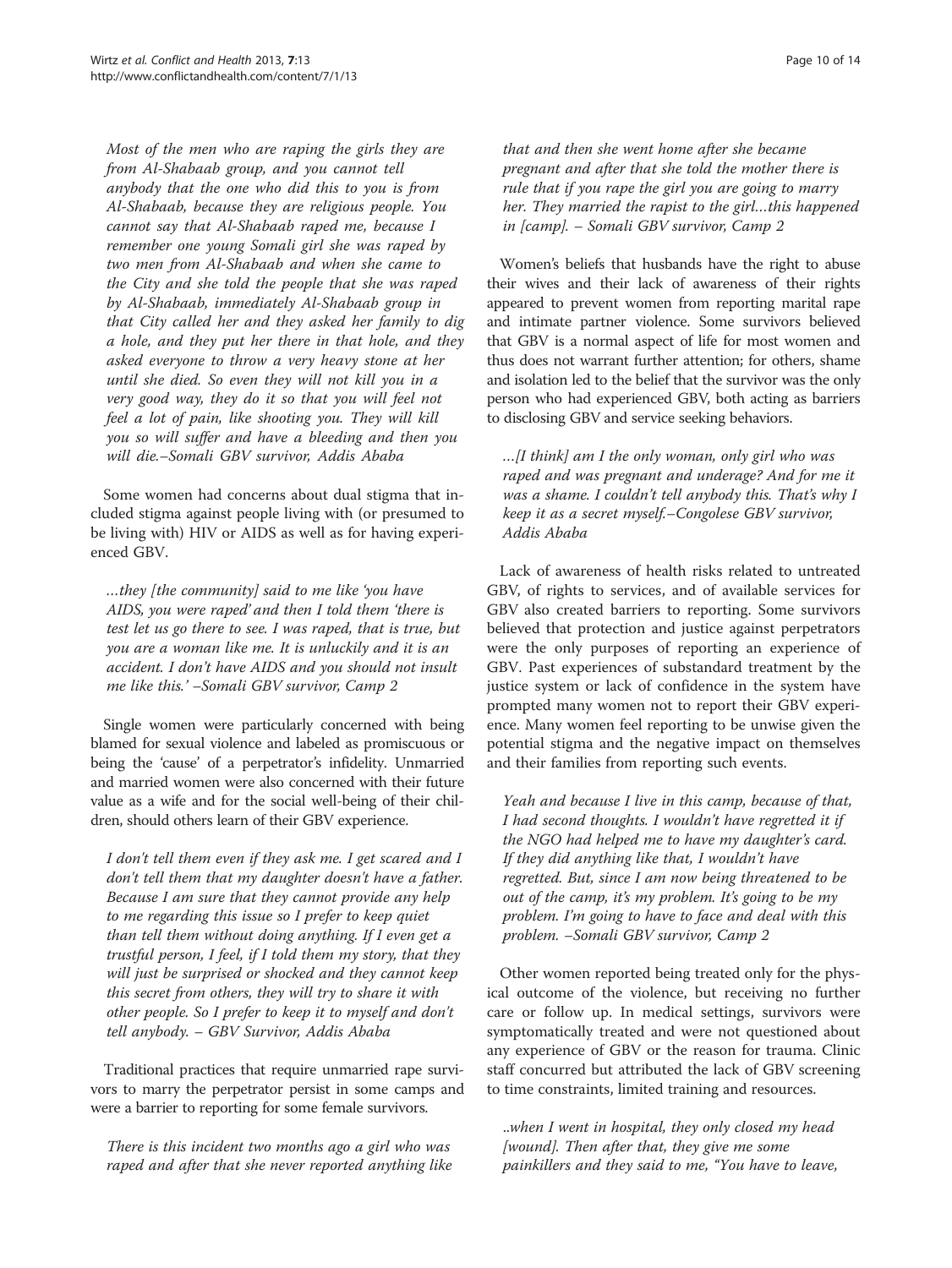have to go home."…The people in the hospital, they only gave me medication, or some painkiller. They didn't even check me if I have other problem- only my head.-Somali GBV survivor, Camp 3

Yes, I know for me personally, the number of patients I see in a day is great, so I just treat the emergency and give the medicine. You know, the clinician to patient ratio is just too low- that is one of the problems. And the other may be lack of awareness. Even with providers there is just lack of awareness. There is no kind of training [about] GBV. –Service Provider FGD, Camp

Finally, basic issues of lack of transportation, money and language barriers were further barriers to reporting and seeking services. The vulnerability of children and risk that children could be kidnapped while women were away from the home also prevented women from seeking care as they were apprehensive to leave children alone or in the care of others.

Some women they can go to meet with [name of organization], but it's not easy to talk with a protection officer; you will need to have an interpreter and sometimes we cannot have enough assistance with enough money to give that translator money so that he can interpret for the officers. At the same time, while we are going to complain or to tell about our problems to the officers or to health cares, we have another problem inside our homes, like my daughter or my son is six, so if I left him, who will take care of him? Someone can come after me and take my child from me, I might lose many things while I'm going there to complain. And when I would complain, I never ever be seen any reaction or any action was taken; helpful action which might help you to stop this violence, except separating the assistance between the wife and the husband, which is itself a problem.  $-$  GBV survivor, Addis Ababa

# **Discussion**

The purpose of this research was to understand the types, perpetrators, and contexts of GBV experienced by female refugees in multiple settings that should be included in a screening tool to confidentially identify survivors and barriers to effectively respond to GBV in humanitarian settings. Among urban and camp-based refugee populations, findings reveal multiple types of violence, settings and contexts in which violence occurs, and a range of perpetrators. Reports, provided by survivors and service providers alike, included a range of physical, sexual, and psychological violence and concur with other findings of GBV reported by female refugee and IDPs in other studies [[2](#page-12-0)-[4,8](#page-12-0)[,31,32](#page-13-0)].

While other studies have provided evidence of abduction during conflict by armed combatants [[33](#page-13-0)], also reported here, these findings are among the few to document the experience of abduction and threats of abduction within the host country or across borders from the host country humanitarian setting into the country of origin. These findings highlight the need for ongoing protection and attention to risks, even when refugees are considered to be settled in a secure setting.

Research efforts specific to GBV among refugees have commonly focused on either the experience of GBV in conflict [\[21,23,32-35\]](#page-13-0) or mental health outcomes [\[35-38](#page-13-0)]. Here, we investigate GBV that occurs across the continuum of the refugee experience and whether GBV was reported to obtain justice and/or to access GBV services. Evidence is suggestive that even after escaping rape and physical violence perpetrated in conflict settings, women may continue to be subjected to GBV, such as domestic violence and sexual violence perpetrated by intimate partners, neighbors or other trusted individuals in the camp or urban host setting. Similar observations have quantified temporal transitions among East Timor refugees; for example in the post-conflict period, there was a 75% reduction in violence perpetrated by individuals outside of the family while some levels of IPV remained consistent or increased [\[39\]](#page-13-0). Our qualitative research suggests that the change in gender and family roles that occur with displacement, such as the husband's loss of productivity and financial and community status, may escalate violence in an abusive relationship or contribute to the acceptance of domestic violence observed in refugee camp settings. Experiences of violence may vary according to the length of time a participant has resided in the camp or undergone displacement, and response efforts should be able to identify and adapt to these variations. As a result, services need to be comprehensive, for example able to respond to the multiple reproductive and mental health needs of women who experience gang rape as well as capable of providing protection and timely health services to women who disclose violence by their husbands in the camp setting.

Within humanitarian settings, GBV response is predominantly governed by several sets of guidelines, including but not limited to the Inter Agency Standing Committee's Guidelines on Guidelines for Gender-based Violence Interventions [[40](#page-13-0)]. For GBV, key steps include coordination and mapping of services and making reproductive health supplies available, [[40](#page-13-0)] providing post-exposure prophylaxis (PEP) in areas with HIV prevalence greater than 1%, [\[41](#page-13-0)] and ensuring availability of counseling services. Training on GBV and human rights are included in guidelines for response. Further, humanitarian workers are trained and required to adhere to policies to prevent gender-based violence, including sexual exploitation and abuse. Monitoring and evaluation provides the feedback loop to assess trends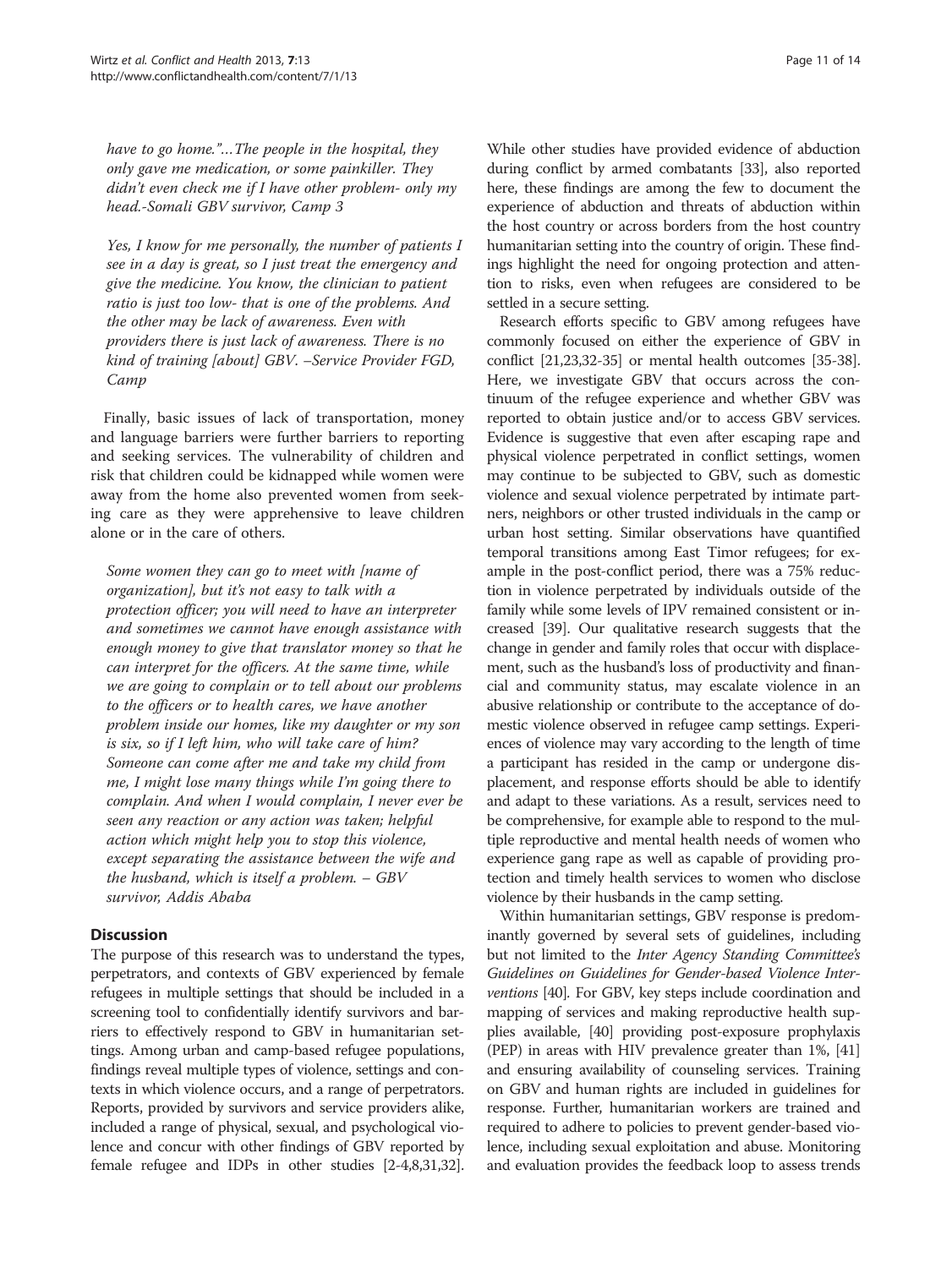and gaps in prevention and response [\[40](#page-13-0)]. During these times of increased attention on GBV due to consistently high levels of GBV in humanitarian settings, low access to services by those who experience GBV, [\[42\]](#page-13-0) and faced by funding restrictions and fiscal challenges, implementers may find greater success in the use of evidenced-based interventions.

A review of studies on refugee camp density and size shows that camp design may help to mitigate structural vulnerability to GBV [[43](#page-13-0)], such as reported here. Other proven GBV prevention strategies have been implemented in non-humanitarian settings. These include income enhancement and gender training, [[44,45\]](#page-13-0) male-targeted, community-based training sessions to address GBV and HIV risk behaviors, [[46](#page-13-0)] training sessions with participatory learning and communications skills, [\[44,45\]](#page-13-0) and community mobilization (trial underway) [[47](#page-13-0)]. Though still few in number, research to inform evidence-based response efforts has been implemented in humanitarian settings, including studies of psychological support interventions for rape survivors, [[48](#page-13-0)] community-led mobile clinic and psychological support services for male and female survivors of GBV, [\[37](#page-13-0)] and support of women and families through economic empowerment by village-led microfinance (trial underway) [\[49\]](#page-13-0). The dearth of data on evidence-based prevention and response for GBV in humanitarian settings sets a research agenda to develop a base with which to inform programming to provide the most effective and efficient responses in times of limited resources.

We found that significant barriers exist to GBV reporting and service utilization in the study population. Under-reporting of GBV experiences and low uptake of available services by survivors challenge GBV prevention and response programs implemented in humanitarian settings. To actively and confidentially overcome the barriers to disclosing GBV and referral, we used these findings to develop a screening tool that is multi-dimensional and captures broad domains and constructs of GBV, which we are now testing for validity and feasibility of use. Six questions covering psychological violence and threats of violence, physical violence, sexual violence, forced pregnancy, and forced marriage were included in the screening tool. Additional questions to identify locations and perpetrators are included and can be used to inform referrals for health, protection, and psychosocial services. For example, understanding the location or perpetrator of a sexual violence event can quickly inform service providers as to whether the survivor is still at risk and in need of additional protection. Such a screening tool may be integrated into existing GBV referral and surveillance mechanisms. Given the broad definition of GBV, [[1](#page-12-0)] this proposed screening tool would not identify all forms of GBV but is designed to capture those widely reported and likely needing response from the health, psychosocial service providers, and/or

protection officers. Other screening tools may be better positioned to identify other forms of GBV, for example, screening of female children may include questions to identify and respond to risk or recent experience of early marriage and female genital mutilation/cutting.

Like existing screening tools for intimate partner violence (IPV) or domestic violence, the proposed GBV screening tool for refugees may be implemented within the health settings [\[50](#page-13-0)], or may be implemented where confidential interviews may be conducted by trained service providers with refugees and where appropriate referrals are accessible to survivors. As with other screening tools, careful consideration should be given the setting where it will be implemented; for example, the proposed screening tool should only be used where skilled providers and GBV services are available, and where confidentiality and protection can be assured. This could include, for example, camp registration, during child–parent tracing interviews, and nutritional programs. Additional benefits to GBV screening include linkages to other data collection and documentation that is needed for program planning [[51](#page-13-0)]. Finally, routine screening of women can serve a secondary purpose of changing the social norms that currently sustain GBV and increasing awareness of rights and services for those who have experienced GBV.

#### **Limitations**

The findings should be viewed in light of several limitations.

Men and children are known to experience substantial forms of violence [\[35,52-54](#page-13-0)]. These populations may have different vulnerabilities, experiences, and interpretations of violence; thus, separate research studies for these groups are warranted. The research presented here focuses on female populations; however; the authors are currently collaborating to develop a screening tool for refugee and displaced men and boys.

Research was conducted among female refugees residing in urban and camp-based settings in Ethiopia. Refugees are often referred from camps to the urban setting to address serious health or protection needs. To overcome this potential bias, we used purposive sampling methods to recruit and interview participants with a range of GBV experiences. Because we used qualitative methods, selected GBV survivors for interviews, and did not include the general refugee population for interviews, we did not establish estimates of the prevalence of GBV among the refugee population studied. Refugee camps on the Somali border were selected for research activities and the findings derived from those settings may be limited to the Somali refugee experience. Sites were selected on the basis of several logistical, security, and ethical considerations (e.g. ensuring that established and quality referral services are available when survivors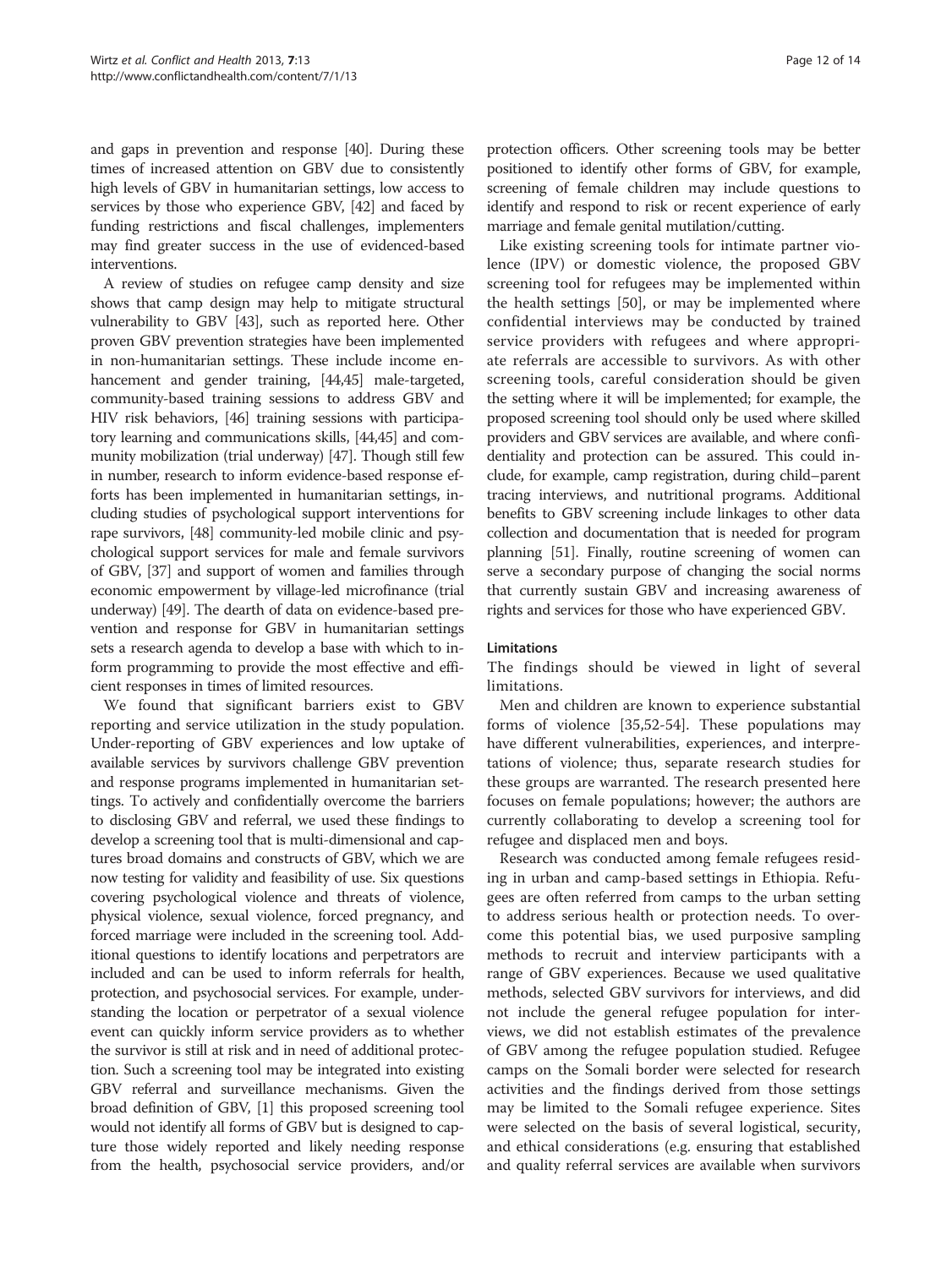<span id="page-12-0"></span>are identified). To ensure a range of experiences were captured, attention was given to include refugees from other countries (Sudan, Eritrea, Burundi, and DRC) in the interviews conducted in Addis Ababa.

An additional limitation is associated with the recruitment and eligibility of survivor participants. Survivors were recruited from the population of female refugees (15 years and older) who had reported their case of GBV and were receiving/had received GBV services from our implementing partners. Thus, these individuals had successfully overcome many of the barriers described above. Experiences and barriers reported in this manuscript may, therefore, be different among those who were not receiving services or had not disclosed GBV to service providers. This recruitment method and eligibility criteria, however, was identified in collaboration with the implementing partners working in the camps as ethically appropriate as talking about the GBV can be distressing, therefore, the survivors invited and consented to participate were prepared to discuss GBV and had ongoing access to services.

# Conclusions

The study demonstrates the existence, similarities, and variations of multiple types of GBV and perpetrators across the span of the female refugee experience in Ethiopia. These experiences range from, but are not limited to, physical violence and rape during conflict, opportunistic violence during transit, and sexual and domestic violence within urban and camp-based settings. Findings suggest a need for flexibility of programs to identify, address, respond, and prevent the range of GBV, which female refugees may experience. Additional findings highlight underreporting and low service utilization by survivors. Informed by qualitative descriptions, we have developed a screening tool to confidentially identify and refer GBV survivors to appropriate and timely services within the humanitarian setting. Validation and implementation studies will provide an evidence-base for the use of the screening tool in humanitarian settings.

#### Abbreviations

ARRA: Administration for Refugee and Returnee Affairs; DRC: Democratic Republic of Congo; GBV: Gender-based violence; IPV: Intimate Partner Violence; INGO: International Non-governmental Organization; NGO: Nongovernmental Organization; UNHCR: United Nations High Commissioner for Refugees.

#### Competing interests

The authors declare that they have no competing interests.

#### Authors' contributions

AV, LR, NG, AW, KP conceived of the study and designed the protocol. NG, AW and AA led in-depth interviews; AV, KP, LR, led focus group discussions; AW and two Masters-level student coders conducted qualitative coding (RG, LB); AW provided analysis, interpretation of the results, and drafting of the paper. AA participated in the management of field level data collection. All authors have read, provided input, and approved the final manuscript.

#### Authors' information

Qualitative research presented here is part of a multi-phase study conducted by the research team (NG, KP, LR, AW, AV) to develop and validate an evidence-based screening tool to identify and refer female and male survivors of sexual and gender-based violence in humanitarian settings. The tool is being developed among refugees and displaced populations in Ethiopia, Colombia, and Uganda with the ultimate aim for international use by UNHCR and other providers to confidentially identify and meet clinical, reproductive health, and mental health care needs and provide protection for survivors.

#### Acknowledgements

Our thanks are due to the refugee women in Ethiopia who provided their experiences and input to contribute to the development of the GBV screening tool. Additional gratitude is due to Rehana Gubin and Lopa Basu who supported the qualitative coding. The authors appreciate the support provided by the Center for Public Health and Human Rights for the development of the GBV screening tool. Thanks are due Menbere Dawit, Matilda Svensonn, Margriet Veenma, Catherine Evans, Dr. Dejene, and others in UNHCR as well as Dr. Tesafaye and colleagues in ARRA who supported this project from conceptualization through implementation. This project was funded as a gift of the U.S. Government (U.S. Department of State, Bureau of Population, Refugees, and Migration). Publication of this article was funded in part by the Open Access Promotion Fund of the Johns Hopkins University Libraries.

#### Author details

<sup>1</sup>Department of Epidemiology, Center for Public Health and Human Rights, Johns Hopkins Bloomberg School of Public Health, Baltimore, USA. <sup>2</sup> Department of Emergency Medicine, Johns Hopkins Medical Institutes, Baltimore, USA. <sup>3</sup>Johns Hopkins School of Nursing, Baltimore, USA.<br><sup>4</sup>Department of International Health, Johns Hopkins School of Pub <sup>4</sup>Department of International Health, Johns Hopkins School of Public Health, Baltimore, USA. <sup>5</sup>University of Washington School of Law, Seattle, USA.<br><sup>6</sup>Department of General Internal Medicine, Johns Hopkins Medical Inst Department of General Internal Medicine, Johns Hopkins Medical Institutes, Baltimore, USA.

#### Received: 4 February 2013 Accepted: 3 June 2013 Published: 12 June 2013

#### References

- United Nations General Assembly: Declaration on the Elimination of Violence Against Women. vol. 48/104. Geneva: United Nations; 1993.
- 2. Ward J, Vann B: Gender-based violence in refugee settings. Lancet 2002, 360(Suppl):s13–14.
- 3. Amowitz LL, Reis C, Lyons KH, Vann B, Mansaray B, Akinsulure-Smith AM, Taylor L, Iacopino V: Prevalence of war-related sexual violence and other human rights abuses among internally displaced persons in Sierra Leone. JAMA 2002, 287:513–521.
- 4. United nations High Commissioner for Refugees: Sexual and gender-based violence against refugees, returnees, and internally displaced persons. Geneva: UNHCR; 2003.
- 5. Inter-agency Standing Committee: Guidelines for Gender-based Violence Interventions in Humanitarian Settings Focusing on Prevention of and Response to Sexual Violence in Emergencies. Geneva: IASC; 2005.
- Adams JA, Girardin B, Faugno D: Adolescent sexual assault: documentation of acute injuries using photo-colposcopy. J Pediatr Adolesc Gynecol 2001, 14:175–180.
- 7. McLean I, Roberts SA, White C, Paul S: Female genital injuries resulting from consensual and non-consensual vaginal intercourse. Forensic Sci Int 2011, 204:27–33.
- 8. Onsrud M, Sjoveian S, Luhiriri R, Mukwege D: Sexual violence-related fistulas in the Democratic Republic of Congo. Int J Gynaecol Obstet 2008, 103:265–269.
- 9. Medicines Sans Frontières MS: Shattered Lives: Immediate medical care vital for sexual violence victims. New York: MSF; 2009.
- 10. Draughton: Sexual assault injuries and increased risk of HIV transmission. Advanced emergency nursing journal 2012, 34:82–87.
- 11. Garcia-Linares MI, Sanchez-Lorente S, Coe CL, Martinez M: Intimate male partner violence impairs immune control over herpes simplex virus type 1 in physically and psychologically abused women. Psychosom Med 2004, 66:965–972.